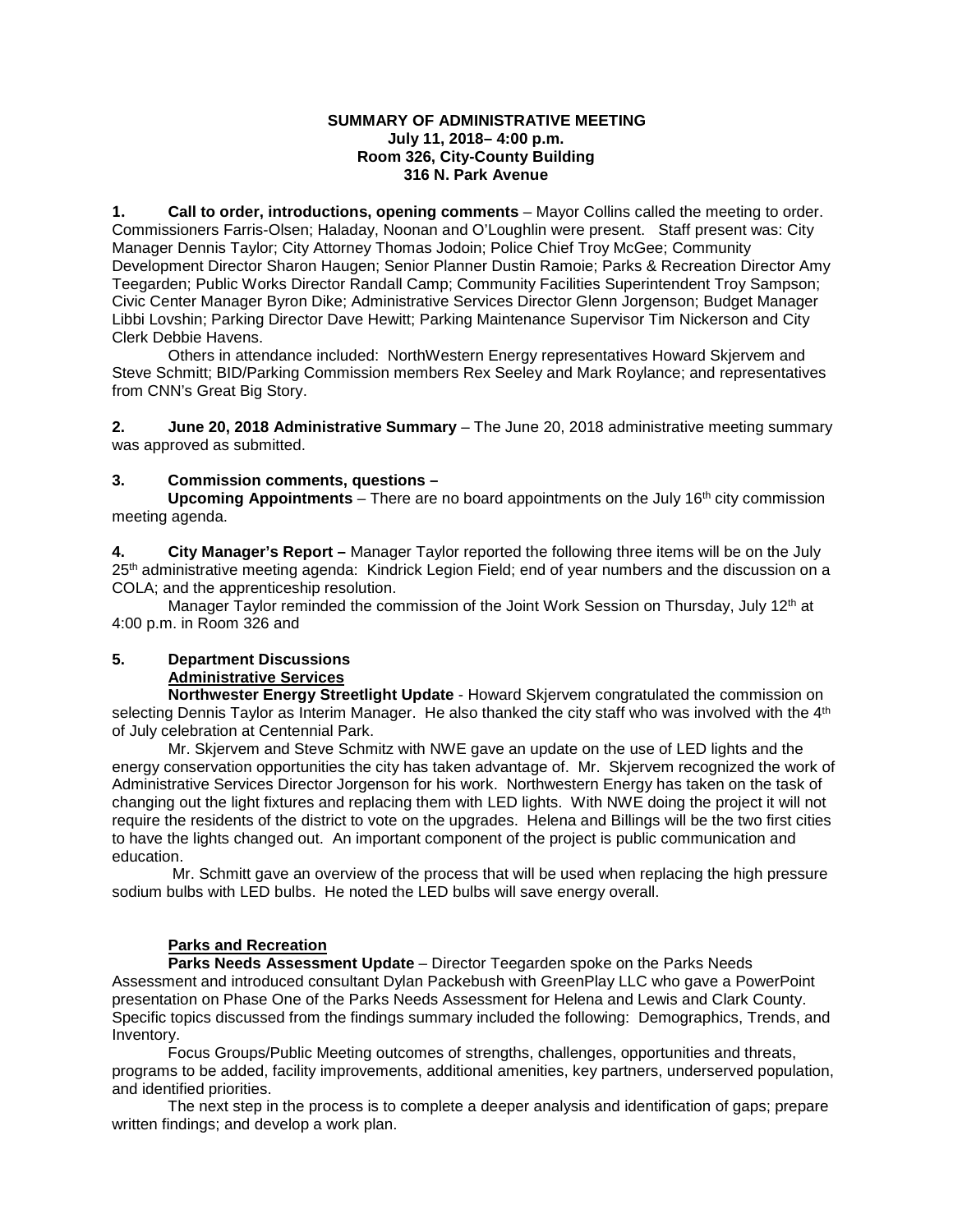### **Parking Commission**

**Parking Kiosk Roll-Out Plan** – Parking Director Hewitt reported in the past few months, the Helena Parking Commission Board has suggested delaying implementation of a smart meter project in consideration of implementing the kiosk project first.

The City Commission adopted the Business Improvement District Downtown Master plan. The plan recommends pay-to-park parking in front of retail shops and restaurants, these areas of prime parking, where it is currently free parking.

The need for a pay-to-park system in the downtown area has been discussed among staff and the board for the past few years, however due to budget constraints, the need for parking garage equipment replacement and major structural maintenance on properties have taken priority. Though recent staff reductions and the re-evaluation of major property repairs have helped to create positive cash flow over the past fiscal year, balancing the Helena Parking Commission budget continues to be a challenge.

Our community overall is resistant to paying for parking, and more resistant to increases in parking fees, while the HPC's budget challenges include maintenance of older facilities, upgrades to provide more efficient and improved service to customers, and normal increases to staff salaries and benefits.

Without the yearly price increase burden to our monthly permit holders, a pay to park system in the core area of downtown is the last source of untapped revenue for the HPC.

Long and short term plans to upgrade thirty year old pay-to-park equipment both on streets and in parking lots is our top priority. Staff has done extensive research and has made solid recommendations. I hesitate to seek financing for this project; however I do feel a pay to park system in the downtown business area can be successful and with a relativity quick pay off.

The project will require extensive planning and public support, and the only way for overall success is to collaborate with Downtown Helena Inc. and Business Improvement Boards. We must get the downtown business and the general public on board and agree a pay to park system is best for the future of Downtown Helena.

Director Hewitt reviewed the Parking Kiosk and Smart Meter Project information.

Commissioner O'Loughlin asked if the annual fees will include credit card processing. Parking Director Hewitt stated yes. Commissioner O'Loughlin referred to the map showing the current 1-2 hour free parking; the proposed location of a kiosk and smart meter and the current locations of parking meters and asked if the proposed location of smart meters is where the meters are currently located. Director Hewitt stated it is a mixture of placing the smart meters where meters are currently located and areas where there currently are no meters. Discussion was held on the proposed location of the smart meters and kiosks. Parking Maintenance Supervisor Tim Nickerson explained staff created the original map with advice from the kiosk company. There are common /best practices on how far the kiosk should be located and factors that were considered when the locations were determined, safety and pedestrian travel were taken into consideration.

Commissioner Noonan thanked staff for the presentation; he then referred to the revenue projections and asked how much of that would be new money. Parking Director Hewitt stated there are two existing areas, Jackson Street and Fuller Avenue; the other areas would generate new money.

Parking Maintenance Supervisor Tim Nickerson reviewed the master plan timeline for implementation of the project.

Commissioner O'Loughlin asked if the customers will receive notifications through the software when time is running out and would the parking commission also receive notification. Parking Maintenance Supervisor Tim Nickerson stated there is an application or smartphones that will notify customers on the smart meter. He did not have an answer regarding a notification on the kiosks and will provide an answer to the commission.

Commissioner Noonan noted the commission originally budgeted \$140,000 for the project. Budget Manager Lovshin stated the final number in the budget is \$340,000, which was part of the amendments adopted by the commission. The city will borrow the money to complete the project.

BID Board member Mark Roylance thanked Parking Director Dave Hewitt and Parking Maintenance Supervisor Tim Nickerson for the work they have completed; the goal is to fix the parking on Last Chance Gulch.

Commissioner O'Loughlin stated the benefits of kiosks are you can move your car downtown and it allows for flexibility. The downtown area needs to have continuity and there is value in completing this project. Commissioner O'Loughlin thanked staff for the work that has been completed.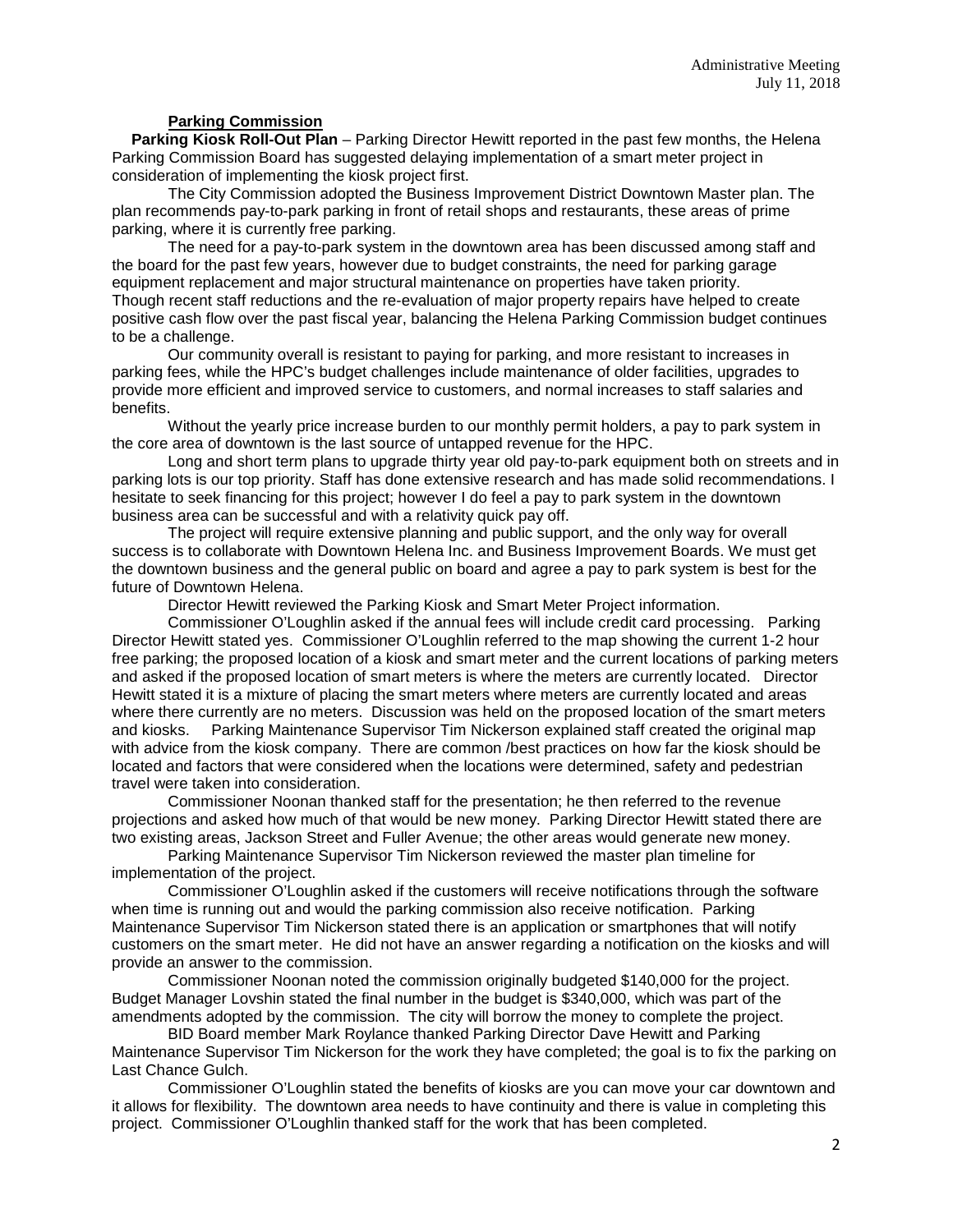BID Board member Rex Seeley commented that the proposal is to charge \$1.00 to \$1.50 per hour on Last Chance Gulch; he has spoken to in excess of 100 people and once he explained the reasoning for the prime parking, there was overall support of moving forward.

Manager Taylor confirmed there is commission concurrence to move forward with the smart meters/kiosk project, including the financing as discussed.

### **Community Development**

**Annexation Plan for West Side Phases 2 & 3 –** Director Haugen reported annexation of the wholly surrounded area of the Westside located east of Granite Avenue requires that a plan for the extension of services be in place. MCA 7-2-4732 requires the development of a long range plan that must show anticipated development a minimum of 5 years into the future and addresses the extension of all types of City services. A draft of the required plan is attached for Commission review and discussion on the direction moving forward to implement the plan.

A portion of the area east of Granite Avenue will be included in the upcoming TSEP project for the installation of wastewater mains. The city has contracted with WWC Engineering to design the water and wastewater project with an anticipated start of construction in Spring 2019.

As the City has installed other smaller infrastructure projects in the area the residents have expressed interest in making connection to water and wastewater mains once they are installed. A requirement of receiving city services is that the property be annexed. Rather than having property owners petition to annex on an individual basis, annexation of the area as a whole makes for a more efficient and orderly pattern of growth at a neighborhood scale. There are currently seven pending individual applications for annexation in the wholly surrounded area with more property owners interested in connection to water and wastewater services that have been waiting for a decision on the annexation of the wholly surrounded area. Pre-zoning for the entire area was recently approved with the adoption of Ordinance No. 3420.

Senior Planner Ramoie referred the commission to the Annexation Plan for Extension of Services and the vicinity map.

Commissioner O'Loughlin asked for clarification on the solid waste collections; do the residents currently have a permit. Senior Planner Ramoie explained the county residents receive a permit for the transfer station; however, once the property is annexed and they choose to stay with the private company, they would not receive a permit for the transfer station.

Commissioner Haladay noted the plan does not speak to a rebate resolution under water and wastewater. Senior Planner Ramoie stated a rebate resolution is an option the commission can choose to offer the residents. He would not recommend adding the langue to the Annexation Plan. Commissioner Haladay concurred the rebate resolution should not be included in the annexation plan. It is important to keep the language clear in the annexation plan and the city can offer a rebate resolution.

Commissioner Haladay asked if the area being annexed includes the location of the medical marijuana dispensary. Senior Planner Ramoie stated the dispensary is in the Phase II area which is anticipated to be annexed next spring.

Commissioner Farris-Olsen asked that we look at amending the ordinance regarding having the medical marijuana dispensaries in the city. Attorney Jodoin recommended the commission have a discussion on where they would be allowed; at this time there is no general zoning regulations for the business. Attorney Jodoin also noted if the city were to move forward with amending the ordinance, he would hold off on the enforcement of that property.

Commissioner O'Loughlin asked if the Fire Service contract is between city and county. Attorney Jodoin stated yes and explained once the property is annexed, those property owners would no longer pay into the fire service; however the fire district would still exist.

Commissioner Haladay asked what the timeframe to bring the resolution of annexation forward is. Senior Planner Ramoie stated staff is prepared to bring the resolution of intention to annex the fully surrounded area and properties that have petitioned to annex within the next couple of months.

Commissioner O'Loughlin asked if there has been resistance from property owners. Senior Planner Ramoie stated he has had a lot of contact with the citizens and there is not resistance from those who have petitioned to annex; however, there may be some resistance when the wholly surrounded area is annexed.

Manager Taylor stated it is staff's intention to bring this forward before the next tax year begins. He also reminded the commission the annexation plan will be discussed at the joint work session along with an update on the Law and Justice Building.